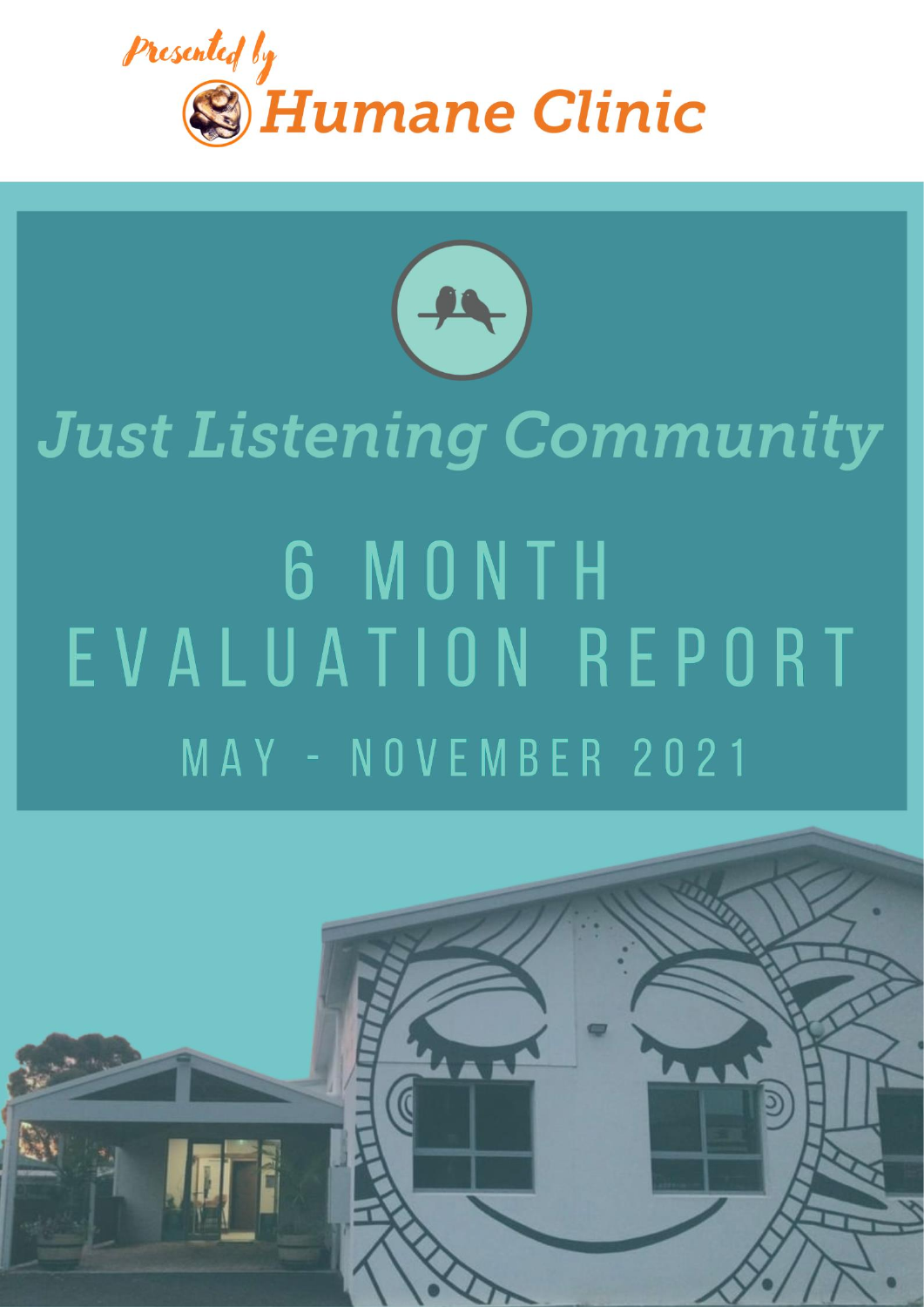Humane Clinic, Just Listening Wamangka Tarntanyaku yuwanthi. Humane Clinicrlu, Just Listeningrlu. Kaurna Miyurna yaitya yarta-mathanya, kauwi-mathanya tampinthi. Ngadlurlu Purkarna pukiana, yalarra tampinthi. Ngadlurlu Kaurna Miyurnaku yailtya, parnuku tapa purruna puru purruna, kuma parnuku tuwila yartangka tampinthi. Ngadlurlu tampinthi kumartarna Yaitya Miyurna warrunangku iyangka pudnima

*Humane Clinic would like to acknowledge the Kaurna people as the traditional owners of the lands and waters of the Adelaide region on which the Humane Clinic and Just Listening operates. We pay our respects to Elders past and present. We acknowledge and respect the Kaurna people's cultural, spiritual, physical and emotional connection with their land, waters and community. We also acknowledge and respect the Aboriginal and Torres Strait Islander and other Indigenous peoples that may visit or be represented at the centre.*

HUMANE CLINIC

Just Listening Community six monthly evaluation report May – November 2021 Published February 2022 Report compiled by Matt Ball, Rory Ritchie & Berny Maywald

For media enquiries please contact Matt Ball, Director – Humane Clinic: Phone: 0466 368 022 Email: [info@humaneclinic.com.au](mailto:info@humaneclinic.com.au)

Donate @ [www.gofundme.com/f/JustListeningCommunity](http://www.gofundme.com/f/JustListeningCommunity)

[www.justlistening.com.au](http://www.justlistening.com.au/) [www.facebook.com/justlisteningcommunity](http://www.facebook.com/justlisteningcommunity) [www.humaneclinic.com.au](http://www.humaneclinic.com.au/) [www.facebook.com/humaneclinic](http://www.facebook.com/humaneclinic)

Just Listening is a project of Humane Clinic, in partnership with Community Health Onkaparinga

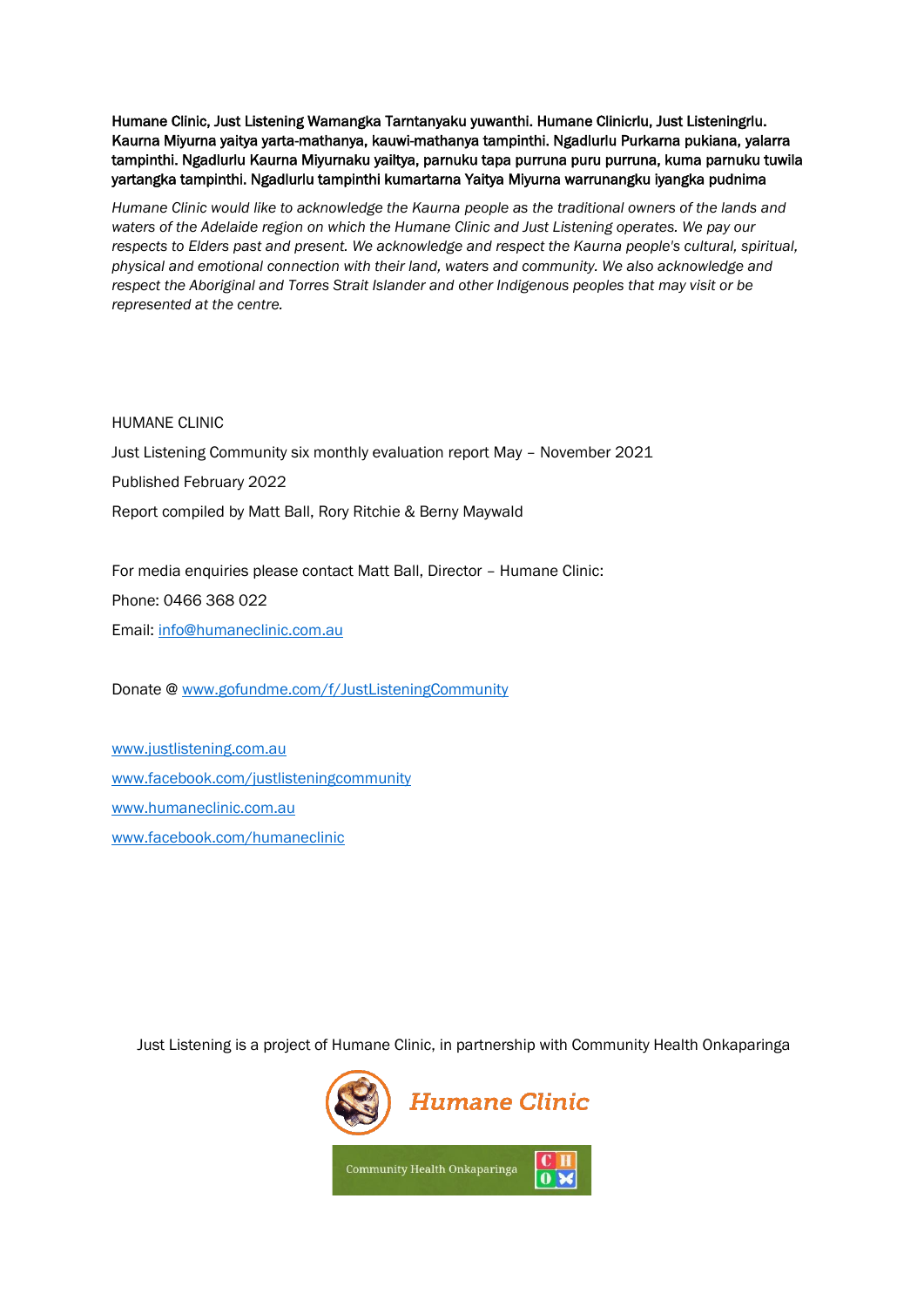# **Contents**

| $\mathbf{1}$ . | Community members visiting Just Listening experience justice in having their story heard in   |  |
|----------------|-----------------------------------------------------------------------------------------------|--|
| 2.             | Just Listening volunteers experience the mutual benefit of human connection when offering to  |  |
| 3.             | Supporting volunteer supervision and continued skill development through Just Listening       |  |
| 4.             | A safe reflective environment without disciplinary action helped volunteers to improve the    |  |
| 5.             |                                                                                               |  |
| 6.             | Emotional distress is a response to our experiences of unsafety and the misuse of power in    |  |
| 7.             | Just Listening is a cost-effective model for responding to people in distress and can deliver |  |
| 8.             |                                                                                               |  |
|                |                                                                                               |  |
|                |                                                                                               |  |
|                |                                                                                               |  |

*This report is offered with thanks to the incredible leadership group at Humane Clinic without whom Just Listening could not operate. The Leadership group not only seeks to offer Just Listening in its daily work*  with the community but also to one another and this has been an underpinning principle that has allowed *Just Listening Community to become a reality.*

*We also wish to thank from deep within our hearts the volunteers who have shown such courage in seeking to offer themselves in the service of the community. As well as the many individuals who have shown strength in believing in the need for, and value of, alternatives to the mental health system – from donations of the building, finances, and practical support to individuals with whom we have so valued honest human connection and input.*

*Finally, we wish to acknowledge the courage and strength of each individual who has walked through the doors of Just Listening Community to seek connection at a time when they needed just that. Their inner wisdom of knowing has given us the opportunity to come together as a community – not as a system.*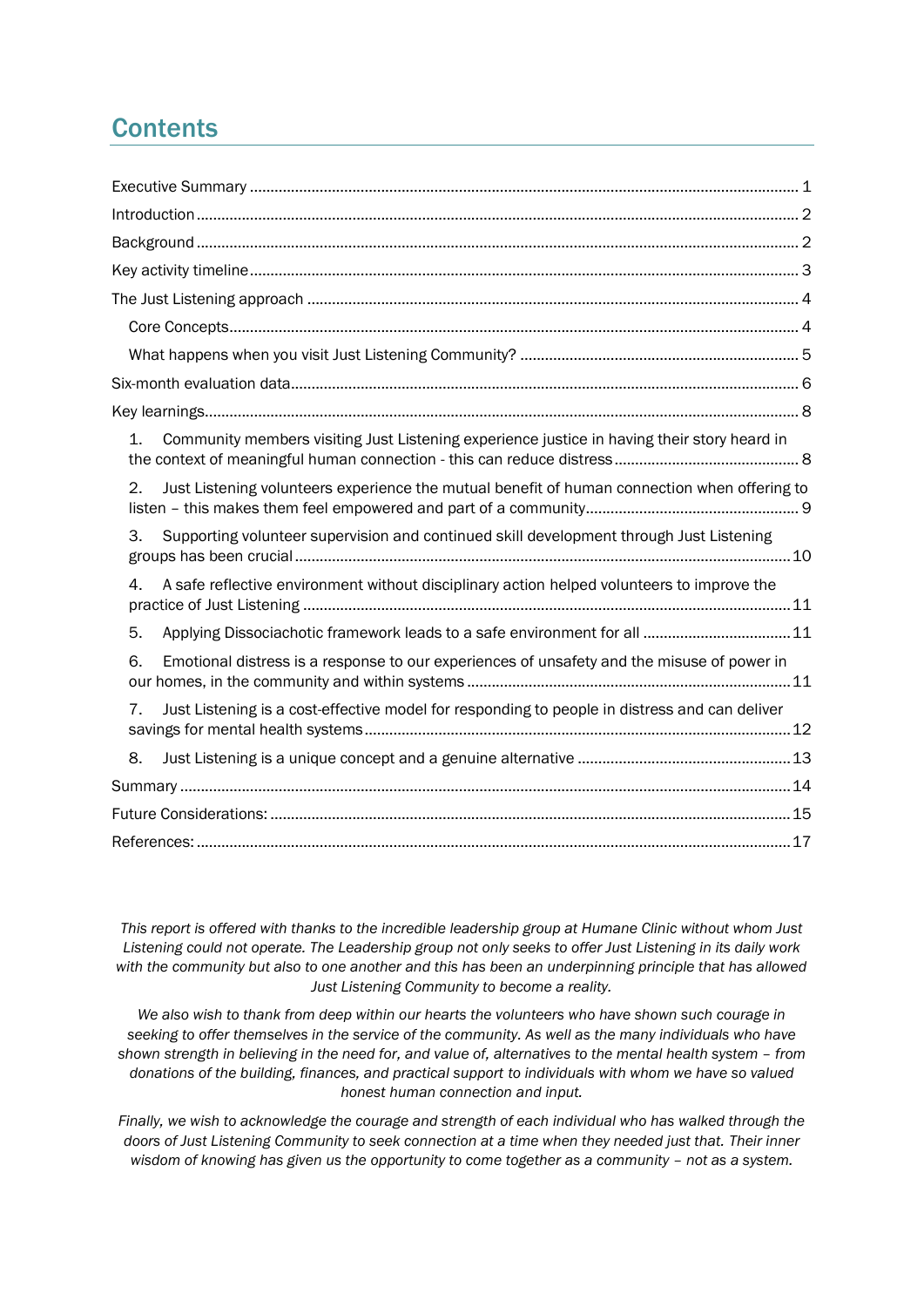# <span id="page-3-0"></span>Executive Summary

The Just Listening Community is a project conceived and delivered by Humane Clinic with the support of Community Health Onkaparinga, Fay Fuller Foundation, the Hackham Community Sports and Social Club, Suzanne Elliot Foundation, and other private donors.

This report provides explanation of the Just Listening approach, delivery of the Just Listening Community as a genuine alternative for people experiencing distress, some evaluation data, key learnings, and future considerations derived from the first six-months of operation. While a 12-month evaluation was originally planned, such has been the success, learnings, and evolving innovation of Just Listening Community, the leadership team at Humane Clinic has made the decision to release this report offering a six-month evaluation.

In the first six months of service delivery (May to November 2021) Just Listening Community was open for a total of 311 hours over 81 days. During this time there were 215 individual visits from community members. All 215 visitors were offered one on one listening and human connection by trained Just Listening volunteer staff.

Key learnings from the first six months of operation were:

- 1. Community members visiting Just Listening experience justice in having their story heard in the context of meaningful human connection - this can reduce distress
- 2. Just Listening volunteers experience the mutual benefit of human connection when offering to listen – this makes them feel empowered and part of a community
- 3. Supporting volunteer supervision and continued skill development through Just Listening groups has been crucial
- 4. A safe reflective environment without disciplinary action helped volunteers to improve the practice of Just Listening
- 5. Applying Dissociachotic framework leads to a safe environment for all
- 6. Emotional distress is a response to our experiences of unsafety and the misuse of power in our homes, in the community and within systems
- 7. Just Listening is a cost-effective model for responding to people in distress and can deliver savings for mental health systems
- 8. Just Listening is a unique concept and a genuine alternative

These learnings have borne future considerations regarding expansion of service delivery in the context of cost effectiveness in comparison to other mental health services, and the potential for the model to be applied in workplaces, regional and remote communities, with young people, and in a therapeutic residential setting.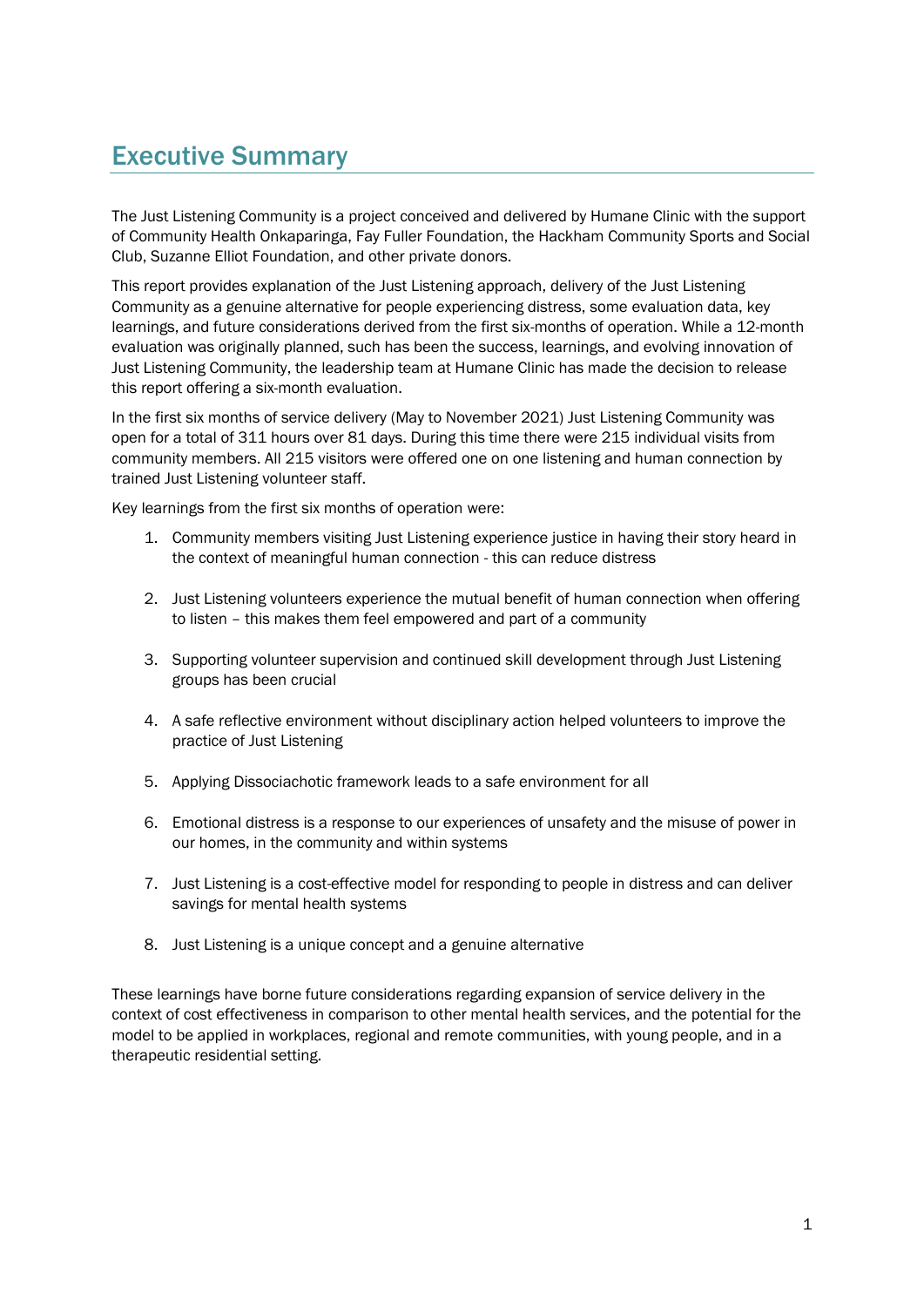## <span id="page-4-0"></span>Introduction

The Just Listening Community is a psychotherapeutically informed alternative to accessing the hospital emergency department (ED) or other mental health services for people experiencing emotional or mental distress, in whatever way that distress may be expressed. Just Listening seeks to offer justice to a person's story and experience of living through the process of listening with the intention of meaningful human to human connection.

The Just Listening Community can be accessed by any member of the community over the age of 18. Those entering the space can remain completely anonymous if they wish. To support and respect people's anonymity, no specific or identifying data is collected aside from keeping a tally of the total number of people who walk through the door and are listened to. Informal feedback is often received verbally from people as they exit the Just Listening Community, reflecting the value of the service as a real alternative to ED for people experiencing unsafety or distress in our community.

The Just Listening Community prioritises the person and their story over the needs of the service or the needs of professionals. Reducing the medicalisation of understandable human distress is a positive step towards resolving the ever-increasing encumbrance of mental health services in people's lives.

The Just Listening Community is delivered by community volunteers who have completed specialised training in the Just Listening approach. Development of the Just Listening approach, training, and management of the service, staff, and volunteers is delivered by the multidisciplinary leadership team at Humane Clinic. Just Listening Community does not receive public funding and operates by virtue of the support of Humane Clinic, private philanthropic contributions, and public donations.

Just Listening Community is a non-coercive and non-pathologizing approach that has now demonstrated its proof of concept over 6 months of operation.

## <span id="page-4-1"></span>**Background**

Just Listening Community was conceived following a screening of the social action documentary Healing Voices in Christies Beach in 2016. Over 150 people attended the screening and the community conversation that followed.

In 2019 Humane Clinic in partnership with Oryx Cohen and PJ Monahan convened the five-day event ReAwaken Australia. ReAwaken Australia focussed on 'creating community and meaningful action to shift paradigms in mental health, trauma, and addiction' and brought together 120 people from around the world. One of these meaningful actions was the development of the *[ReAwaken Manifesto](https://www.humaneclinic.com.au/publications)  [for Compassionate Change](https://www.humaneclinic.com.au/publications)*, authored by Oryx Cohen [\(2019\)](https://www.reawakenaustralia.com.au/the-manifesto#:~:text=The%20ReAwaken%20Manifesto%20was%20born,and%20vision%20of%20these%20leaders.) in consultation with ReAwaken attendees. The Manifesto has been adopted as the value statement for Just Listening Community.

Humane Clinic has driven the development of the Just Listening Community as a genuine community led alternative for people in emotional distress and brings together a range of theories and concepts to deliver an evidence-based approach.

Moving away from the reliance on any individual profession, Just Listening Community is about returning power to the community and moving away from potentially harmful traditional mental health services, as identified by the former United Nations Special Rapporteur on the Right to Health, Dainius Pūras,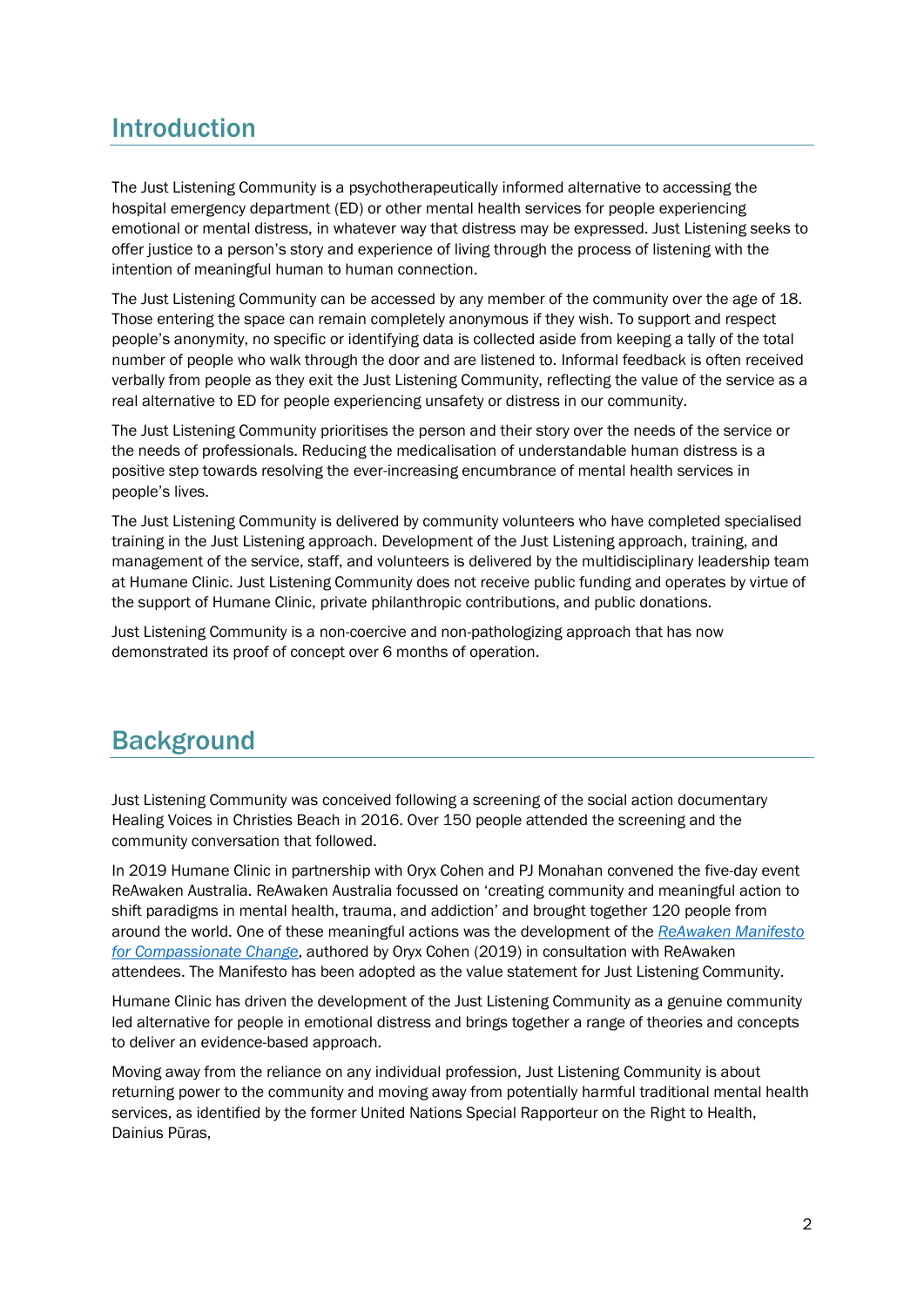*"Coercion, medicalization and exclusion, which are vestiges of traditional psychiatric care relationships, must be replaced with a modern understanding of recovery and evidence-based services that restore dignity and return rights holders to their families and communities." (Office of the United Nations High Commissioner for Human Rights, 2017)* 

Seeking to apply learnings from alternative models operating in other settings, Just Listening Community has incorporated the four recommendations found in PriceWaterhouseCoopers' economic analysis of St. Vincent's Hospital's Safe Haven Café service (2018).

## <span id="page-5-0"></span>Key activity timeline

| $\rightarrow 29$ <sup>th</sup> April 2016: | Idea conceived following screening of Healing Voices at Christies<br><b>Beach</b>                               |
|--------------------------------------------|-----------------------------------------------------------------------------------------------------------------|
| $\rightarrow 12$ <sup>th</sup> April 2019: | ReAwaken Manifesto for compassionate change created                                                             |
| $\rightarrow$ 1 <sup>st</sup> Jan 2020:    | Humane Clinic funds staff to work on development and set up of Just<br><b>Listening Community</b>               |
| $\rightarrow$ March 2020:                  | Humane Mental Health Centre building purchased and donated to<br>Humane Clinic to open Just Listening Community |
| $\rightarrow$ March 2021:                  | Building works on Humane Mental Health centre completed                                                         |
| $\rightarrow$ March 2021:                  | First cohort of Just Listening volunteers complete six-week training                                            |
| $\rightarrow$ 12 April 2021:               | Humane Mental Health Centre officially opened by Erin Thompson,<br>Mayor of City of Onkaparinga                 |
| $\rightarrow 27$ <sup>th</sup> May 2021:   | Just Listening Community opened                                                                                 |
| $\rightarrow$ June 2021:                   | 2nd cohort of Just Listening volunteers complete six-week<br>training                                           |
| $\rightarrow$ August 2021:                 | Just Listening Community opening hours expanded after initial two<br>months of service delivery                 |
| $\rightarrow$ September 2021:              | Third cohort of Just Listening volunteers complete six-week training                                            |
| $\rightarrow 27$ <sup>th</sup> Nov 2021:   | Six months of Just Listening Community being open to the public                                                 |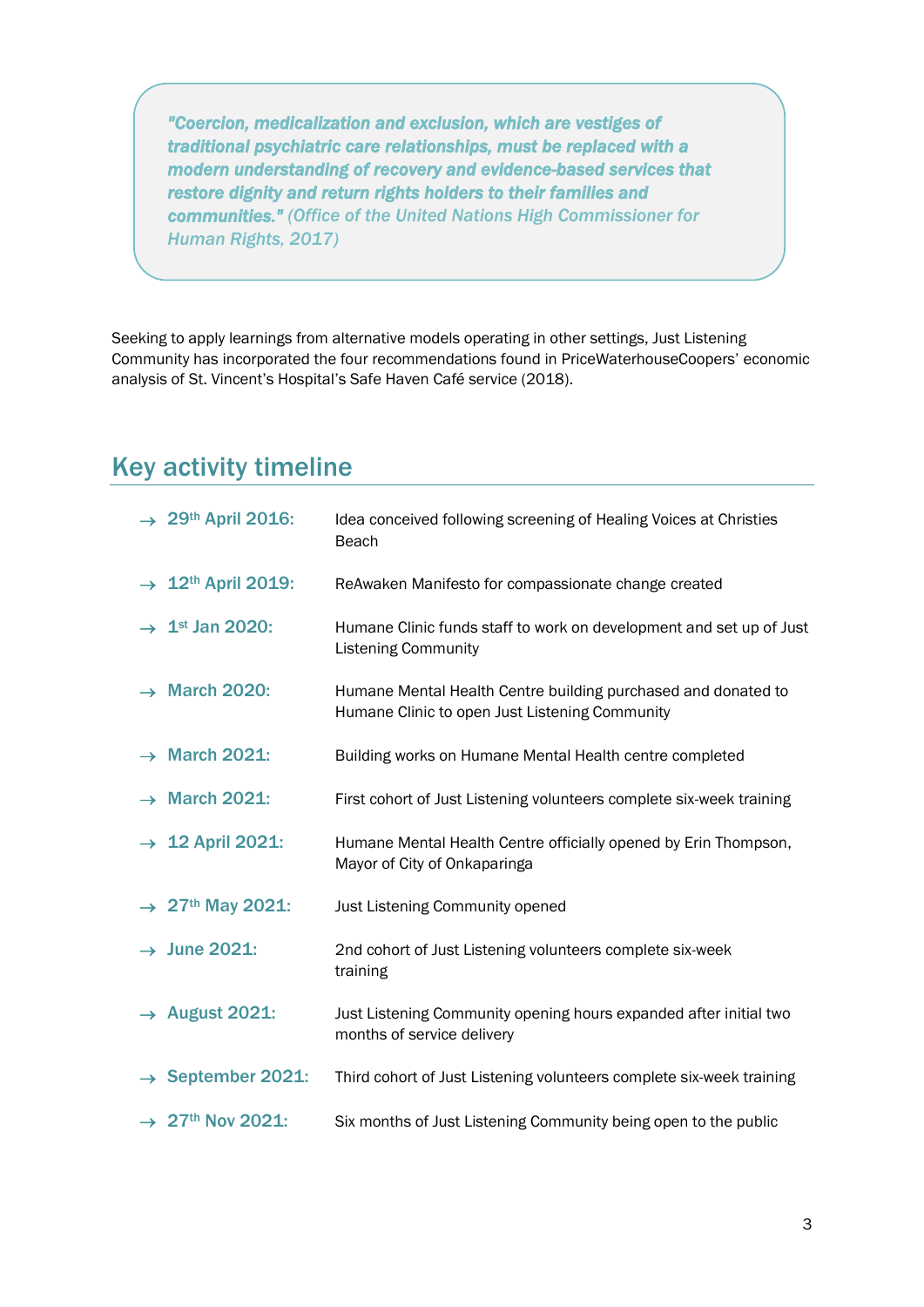## <span id="page-6-0"></span>The Just Listening approach

Just Listening is a psychotherapeutically informed approach based in various complimentary theoretical frameworks that support volunteers to offer deep listening to any person who visits. The practice philosophy of Just Listening is foremost guided by the psychotherapy approach of Humane Clinic. The intention of Just Listening is to offer justice by listening to a person and their experiences (story). Unlike many other models there is no formulation, plan, or intervention. Offering justice in listening to a person's experience of living is considered the sole purpose of the approach. In the Just Listening Community's first 6 months of operation this process has been demonstrated as an effective response to human distress.

#### <span id="page-6-1"></span>Core Concepts

Volunteers are trained in the following core concepts and skills over a 6-week period. The development of the practical skills involved in Just Listening are prioritised in the training. Volunteer education is supported by ongoing 'supervision' and reflective practice to develop the values and skills of the model.

*Just Listening: Providing a rationale and practice of listening as an umbrella approach encompassing the following elements [\(Humane Clinic, 2022\)](https://www.justlistening.com.au/):*

Compassion Informed Approach: The lens through which we hear another person's story in human-to-human connection without deferring to *models of mending* that obscure the person, the context of their distress and our ability to offer mutuality. This approach has been developed by Matt Ball. Rory Ritchie, Bec Wheatley and Berny Maywald (Ball, 2021).

Dissociachotic: Provides a framework of understanding the way a person presents their experience of distress, inviting the listener to recognise their role in the process of another person's distress (Ball & Picot, 2021[; Humane Clinic 2022\)](https://www.humaneclinic.com.au/dissociachotic).

Suicide Narratives: Demonstrates that suicide is an understandable response to human distress that can provide healing for both the individual and the community. Suicide Narratives provides an alternative to risk assessment led approaches towards suicide [\(Ball & Ritchie,](https://www.humaneclinic.com.au/_files/ugd/7fe266_d64ec778e5f943c8aaf92c03c842c0b2.pdf)  [2020\)](https://www.humaneclinic.com.au/_files/ugd/7fe266_d64ec778e5f943c8aaf92c03c842c0b2.pdf).

Power Threat Meaning Framework: 'Summarises and integrates a great deal of evidence about the role of various kinds of power in people's lives, the kinds of threat that misuse of power pose to us and the ways we have learnt to respond to those threats.' [\(Johnstone & Boyle,](https://www.bps.org.uk/sites/bps.org.uk/files/Policy%20-%20Files/PTM%20Main.pdf)  [2018\)](https://www.bps.org.uk/sites/bps.org.uk/files/Policy%20-%20Files/PTM%20Main.pdf)

Emotional CPR: An internationally recognised approach that supports people to respond to another person in an emotional crisis by three simple steps: Connecting, emPowering & Revitalizing [\(Myers et al, 2021\)](https://jopm.jmir.org/2021/1/e25867).

The evidence base supporting the Just Listening model is further informed by the work of: Gans and Redler (2001); Laing (1960); Mosher, Hendrix & Fort (2004); Schwing (1954); Travelbee (1972); Guerin, Ball & Ritchie (2021); and the principle of right understanding in the context stated by Ahjan Sumedo (1992).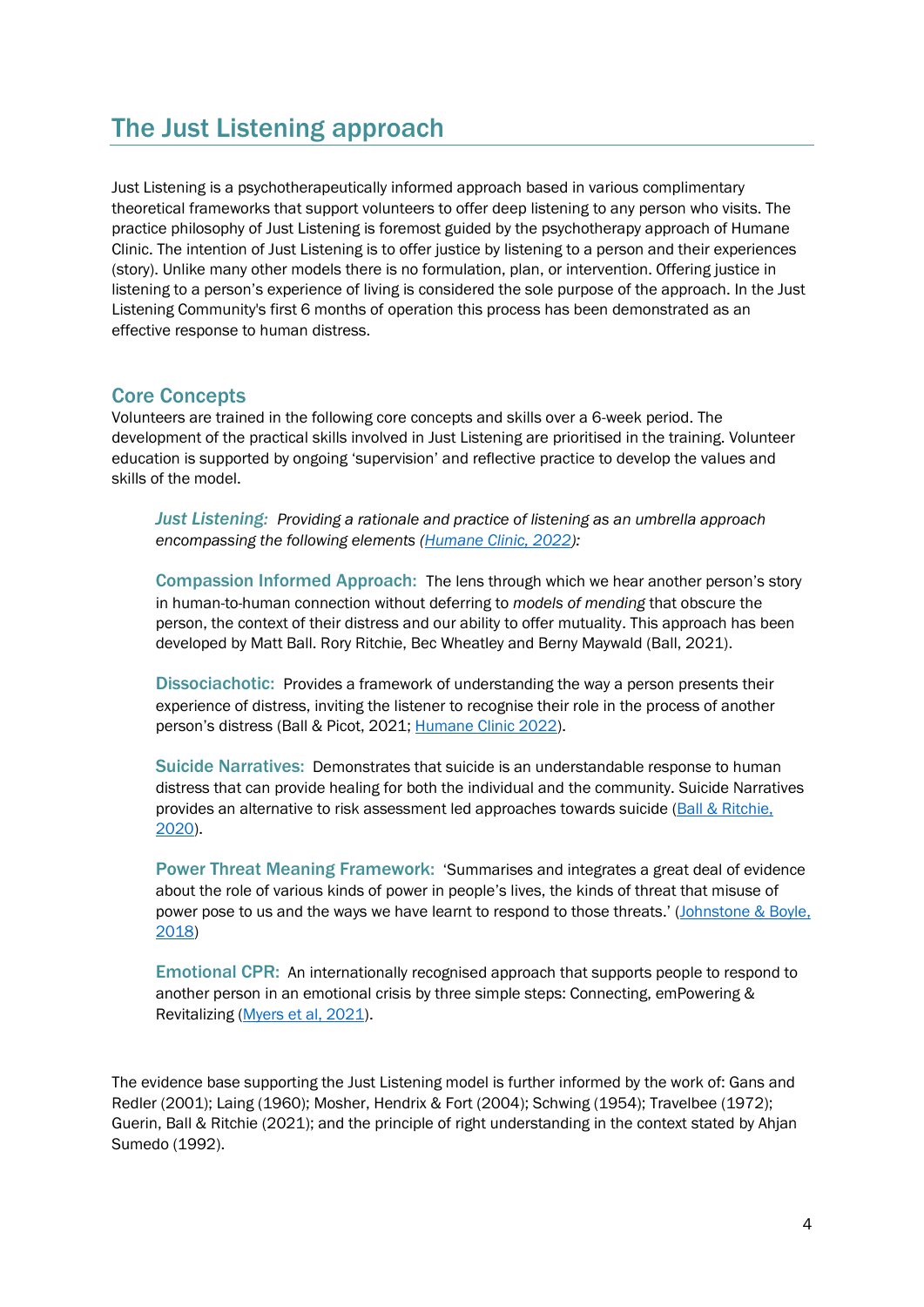### <span id="page-7-0"></span>What happens when you visit Just Listening Community?

When you arrive at Just Listening Community you are welcomed by the Shift Leader who introduces you to the space and the intention of the service. You are then introduced to a Listener (volunteer) and invited to choose the place you feel most comfortable within the environment to share your story. Our location in Christies Beach includes both open and more private indoor spaces, as well as outdoor spaces.

No intake paperwork is undertaken, consistent with the anonymity and confidentiality offered at Just Listening Community. This prioritises your story, as opposed to the needs of the service. An important principle here is that requiring paperwork to be completed when a person arrives creates disconnection and therefore increases the potential for unsafety.

You are welcome to be listened to for as long as you need within the opening hours.

You are free to end the connection when you feel it is right for you and are encouraged to return as often as you wish.



An outdoor listening space at Just Listening Community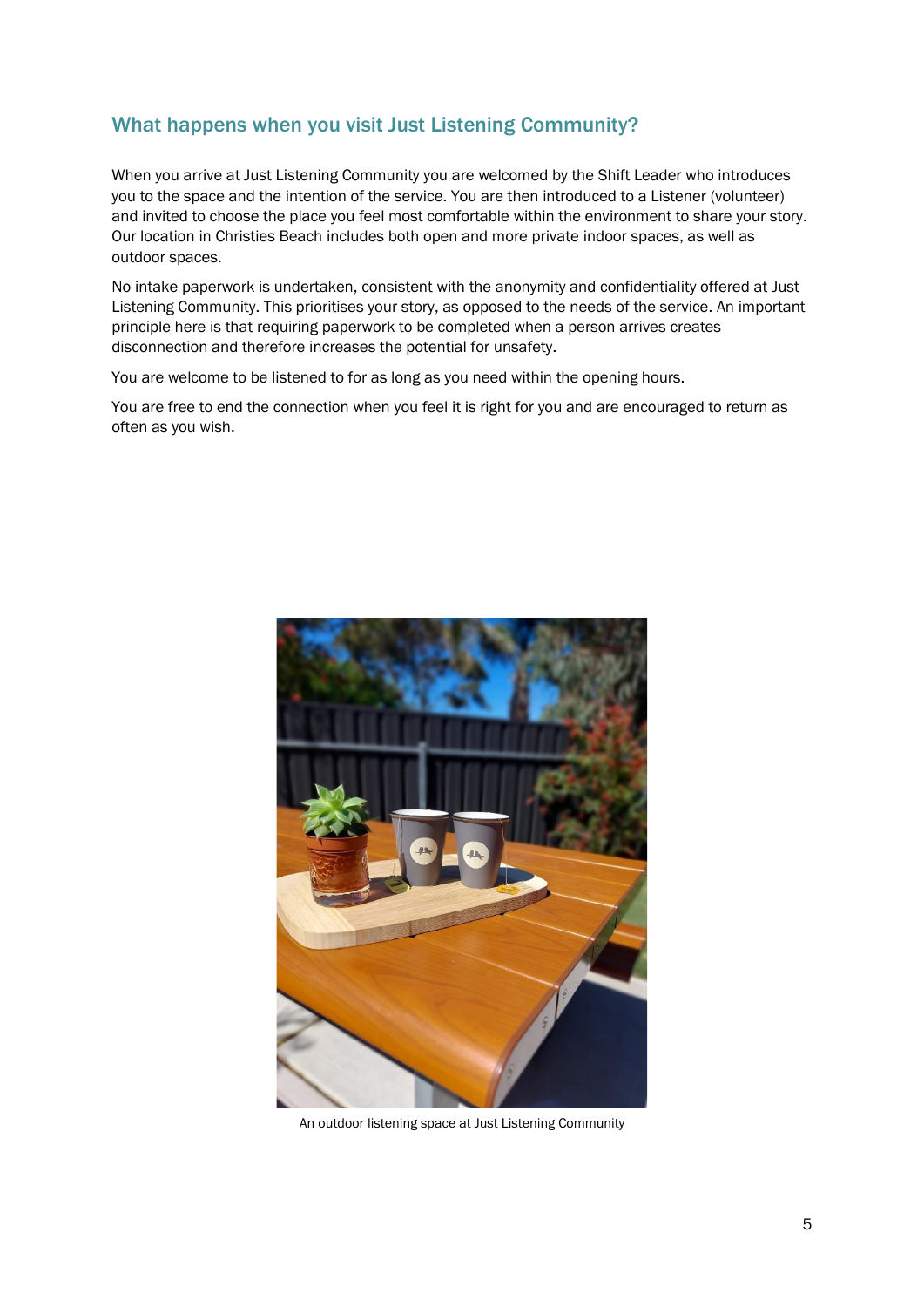## <span id="page-8-0"></span>Six-month evaluation data

The following data demonstrates the achievements of the Just Listening Community in the first six months of service delivery (27 May to 27 Nov 2021).



The Just Listing Community began delivering services on 27 May 2021. Initially the service was open to the public from 4:30pm to 7:30pm on Thursday, Friday, and Saturday nights. These opening hours were extended after two months, with the service opening from 2:30pm to 7:30pm on Thursdays and Fridays, and 4:30pm to 7:30pm on Saturdays.

Over the first six months of service delivery the service was open for a total of 311 hours on 81 individual days. During this time there were 215 individual visits from community members to the Just Listening Community. All 215 visitors were offered one on one listening and human connection by trained Just Listening volunteer staff. As visitors are welcome to stay for as long as they feel they need (during opening hours), the length of visits varies depending on the individual, with the longest offering of listening lasting approximately five hours, and the shortest lasting approximately five minutes.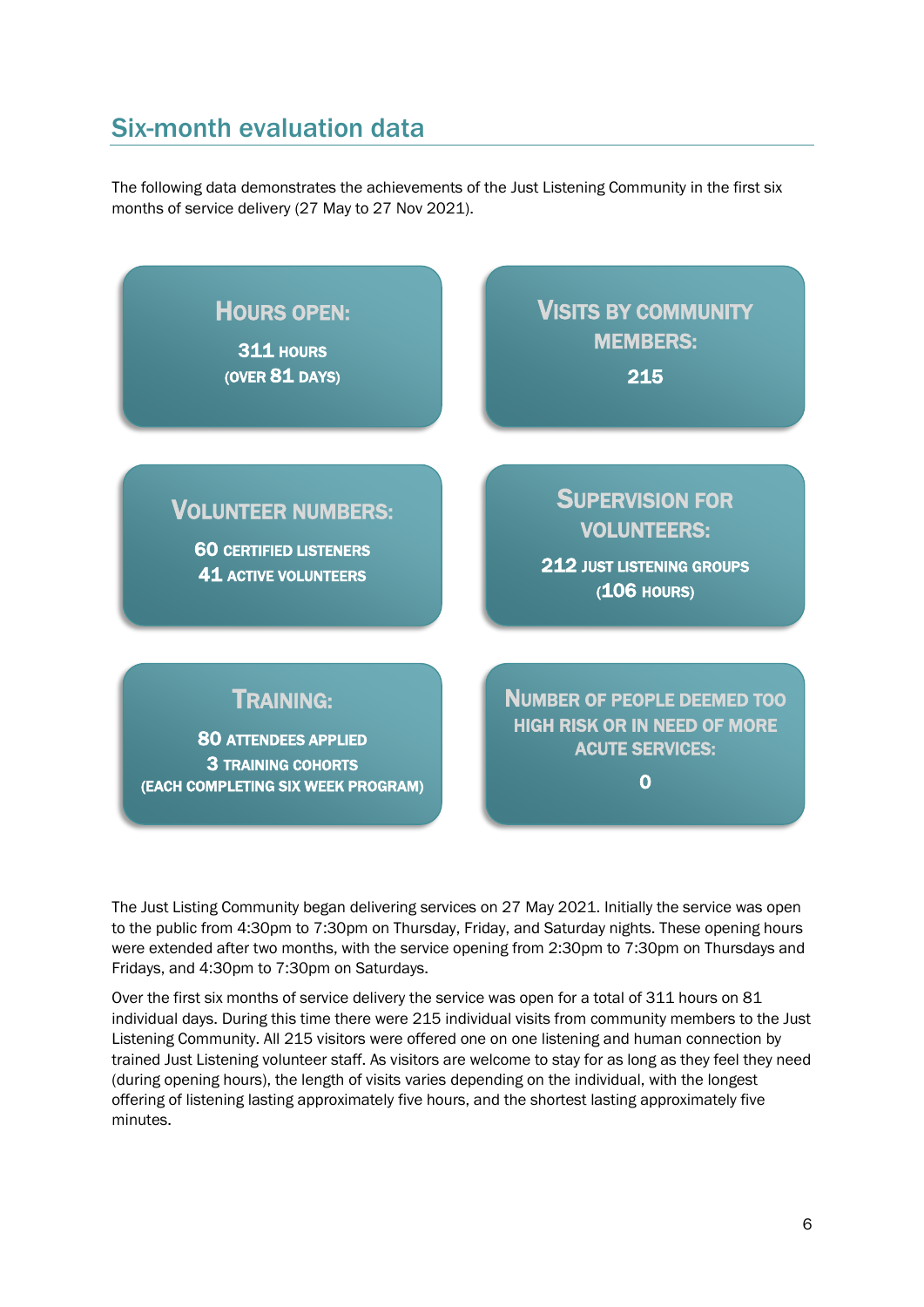212 Just Listening groups were facilitated for volunteers before and after shifts at just listening. This equates to 106 hours of supervision and continued skill development to support Just Listening volunteers in their role as listeners.

There was a general trend of visits by community members increasing over the length of the sixmonth evaluation period, as awareness of Just Listening Community increased. Although no geographic data is collected, visitors shared that they had travelled to the Just Listening Community from all parts of the Adelaide metropolitan area, while many resided nearby, others travelled more than 60km to seek connection.

Three separate cohorts of volunteers completed six week Just Listening training programs. 80 community members in total attended across the three cohorts, with 60 trainees (or 75%) graduating as certified Just Listeners. Of these graduates, 41 (or 68%) continued as regular volunteers.



Volunteers connecting during a Just Listening *supervision* group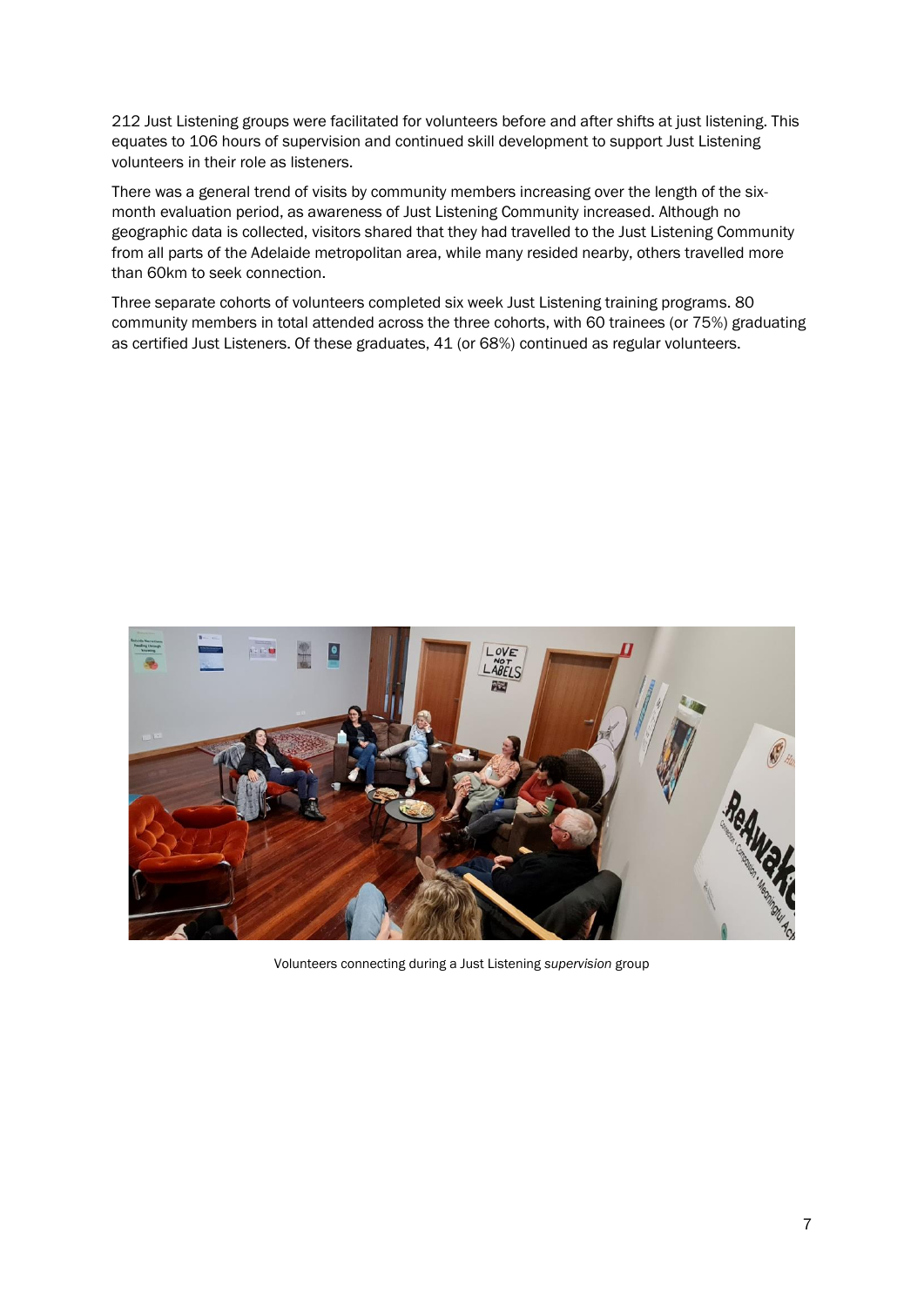## <span id="page-10-0"></span>Key learnings

## <span id="page-10-1"></span>1. Community members visiting Just Listening experience justice in having their story heard in the context of meaningful human connection - this can reduce distress

Community members accessing the Just Listening Community have overwhelmingly shared that they found the service to be of value. Many visitors expressed that being deeply listened to without being judged or offered strategies or solutions was meaningful and allowed them to speak about what they felt was important in their story, with the result of a reduction in their distress. Visitors also reported that they valued being able to speak openly without fear of being detained or having mental health services called.

Many community members reported that it was not their first time using the service when arriving at Just Listening – confirming that Just Listening had been of value on previous visits.

"Thanks for listening" is a gratitude often heard as a community member leaves the service.

*"I had good experiences there (mainstream mental health services), until the last time I went there and they said, 'why do you keep coming here, you have to stop coming, there's nothing we can do for you', so I decided to come to Just Listening instead." (Just Listening Community visitor)* 

*"It's good here, because you get to speak to a real individual, when you visit the mental health system you get the same response from everyone, a system response." (Just Listening Community visitor)* 

*"Yeah! I just offloaded a whole bunch of shit and you just listened, it was great. I feel much better." (Just Listening Community visitor)* 

*"I visited Just Listening after work when I was pretty distressed by workplace issues. I was greeted by a wonderful human who listened with such intention that I could have talked forever. I was so grateful that the listener could hear me and I could speak without threat of be judged or having to explain myself for the way I was feeling." (Just Listening Community visitor)*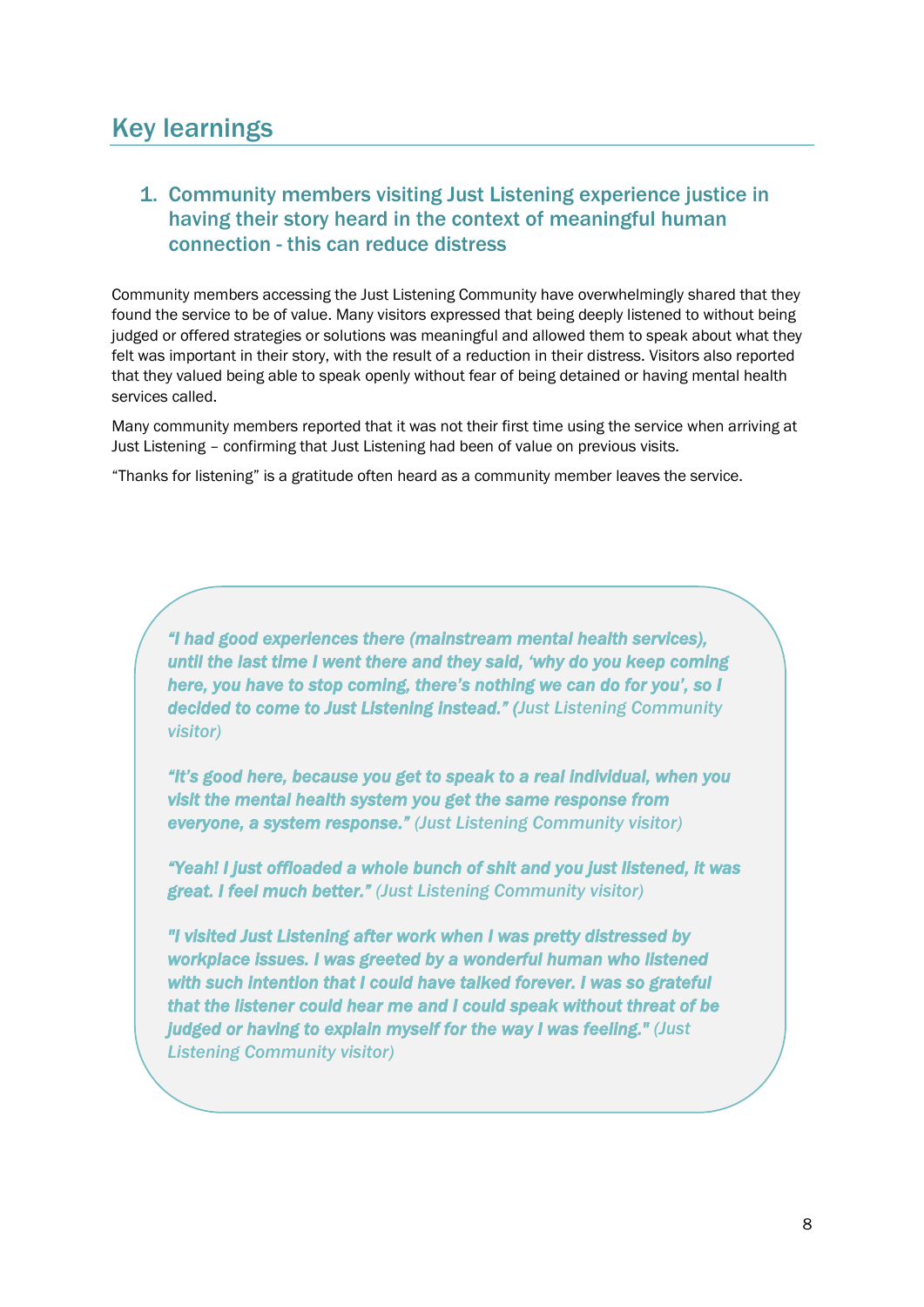## <span id="page-11-0"></span>2. Just Listening volunteers experience the mutual benefit of human connection when offering to listen – this makes them feel empowered and part of a community

A survey of volunteers at the Just Listening Community overwhelmingly reported that they found volunteering to be of value. Many volunteers commented on the mutual value of supporting another community member and the positive outcomes that this had on their own mental health and wellbeing.

Volunteers reported that the training prepared them to genuinely listen to another person as a therapeutic alternative to mainstream mental health services. They described feeling empowered by listening and responding to individuals within the service. This sense of empowerment was also reported within family, work and community spaces outside of the service.

"Thanks for listening" is a gratitude often heard once a volunteer has reflected in the Just Listening group check in and check out *supervision* spaces. Offering justice through listening is the consistent approach, whether volunteers are supporting one another or supporting community members visiting the service.

Some volunteers access Just Listening Community when not volunteering as a support in their own lives, indicating that Just Listening Community is a resource that doesn't delineate between 'us' and 'them'.

The experience of volunteers is characterised by the opportunity to be present and in support of another community member, as well as finding deep value and connection in the process of being part of a community.

 *"Listening to people gives me a real buzz." (Just Listening Community volunteer)* 

"The Just Listening Community is peaceful and has something special." *(Just Listening Community volunteer)* 

*"I am so grateful to be a part of this beautiful loving, compassionate community. 'Thank you' would never be enough words to express how I feel towards the Just Listening Community crew." (Just Listening Community volunteer)* 

*"Thank you for offering such a beautiful space for community and the volunteers." (Just Listening Community volunteer)* 

*"It's an honour and a great pleasure to volunteer." (Just Listening Community volunteer)*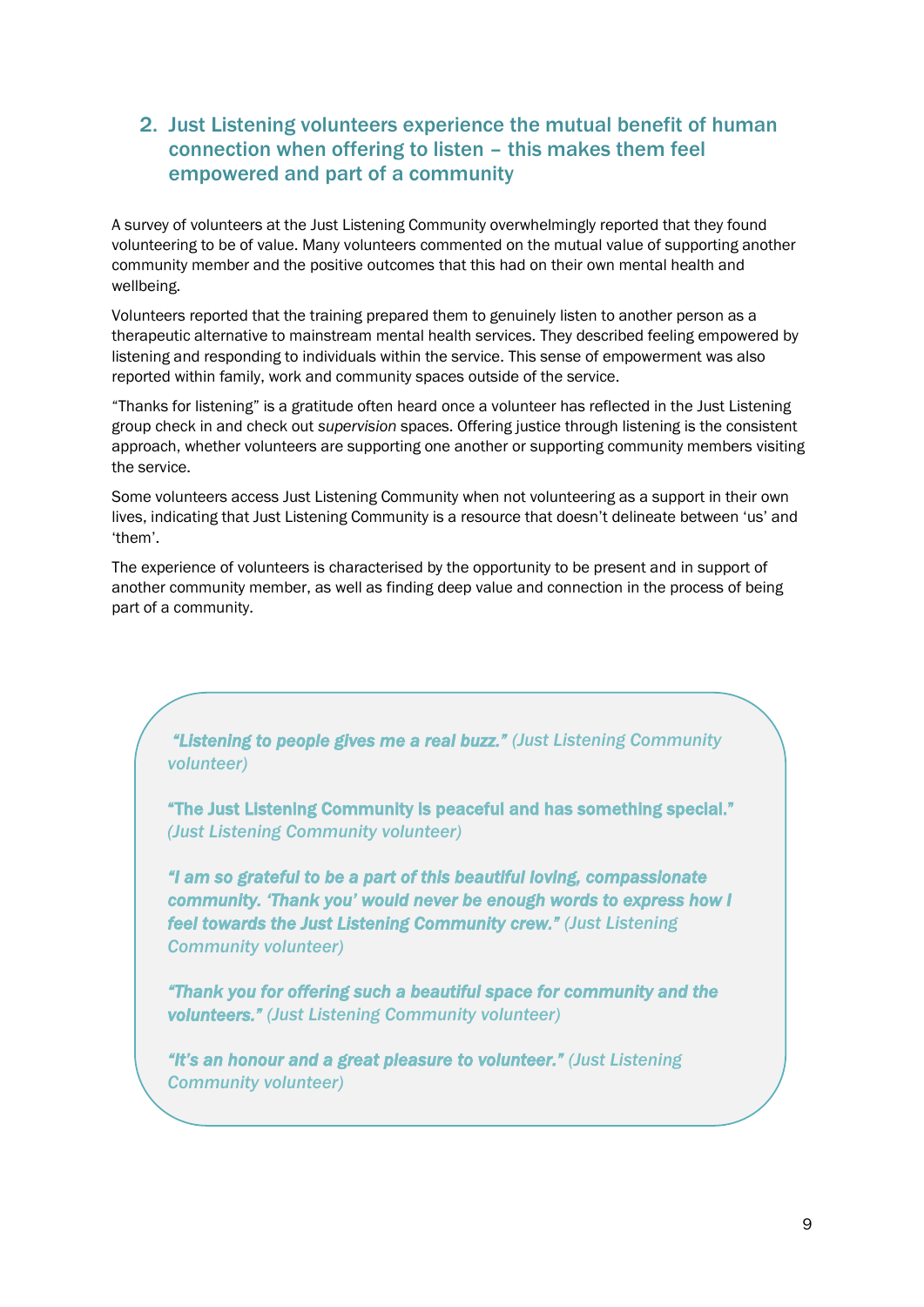#### <span id="page-12-0"></span>3. Supporting volunteer supervision and continued skill development through Just Listening groups has been crucial

At the start of each shift Just Listening volunteers come together for a 30 minute 'Just Listening group' check-in. Volunteers are invited to share how they are feeling entering the space and reflect on their readiness to listen to someone. Volunteers may also wish to use this time to reflect on experiences and learnings from previous Just Listening shifts. Other members of the group offer compassion and connection through Just Listening and eCPR responses.

Volunteers also check-out at the end of a Just Listening shift with another 30 minute 'Just Listening group'. This is an opportunity to reflect on experiences during the shift, including any learnings in relation to practicing the Just Listening model.

These groups equate to a full hour of intentional supervision support for volunteers for each shift at Just Listening Community. This supervision support is central to the Just Listening approach. These groups not only serve to support and develop volunteers in the Listener role but also ensure the model is maintained. The process during reflection is to offer justice to the individual in relation to their own experience of listening.

During reflections a rule of thumb appears to have emerged – when a listener reflects that they feel good after listening, we can hear that they have facilitated the Just Listening approach through their description of the process. When the listener reflects that they do not feel good about the process, we often hear they have not facilitated the model and instead have fallen into old ways of 'listening'.

If a volunteer feels they are not able to offer listening even though they are on the roster, they are still encouraged to be on shift, participate in the check-in and check-out, seek connection by hanging out with other volunteers, or be listened to one-on-one by another volunteer in the Just Listening space. Many volunteers have expressed that this is a unique approach they have not experienced in any other workplace or volunteer role.

*"One afternoon we started our check-in and as we each shared our story it turned out every single member of the volunteer group had things happening in their lives outside of Just Listening and expressed that they didn't feel they were able to offer listening today.* 

*Once we had all shared this, each volunteer, one by one, said the opportunity to be honest about where they were at and receive support from the group without judgement had made them start to feel different.* 

*By the end of the check-in every volunteer had expressed that they were now actually feeling 'up for listening' today. Some even began playfully arguing about who would get to be the first to listen to someone when the service opened." (Just Listening Shift Leader)*

Ì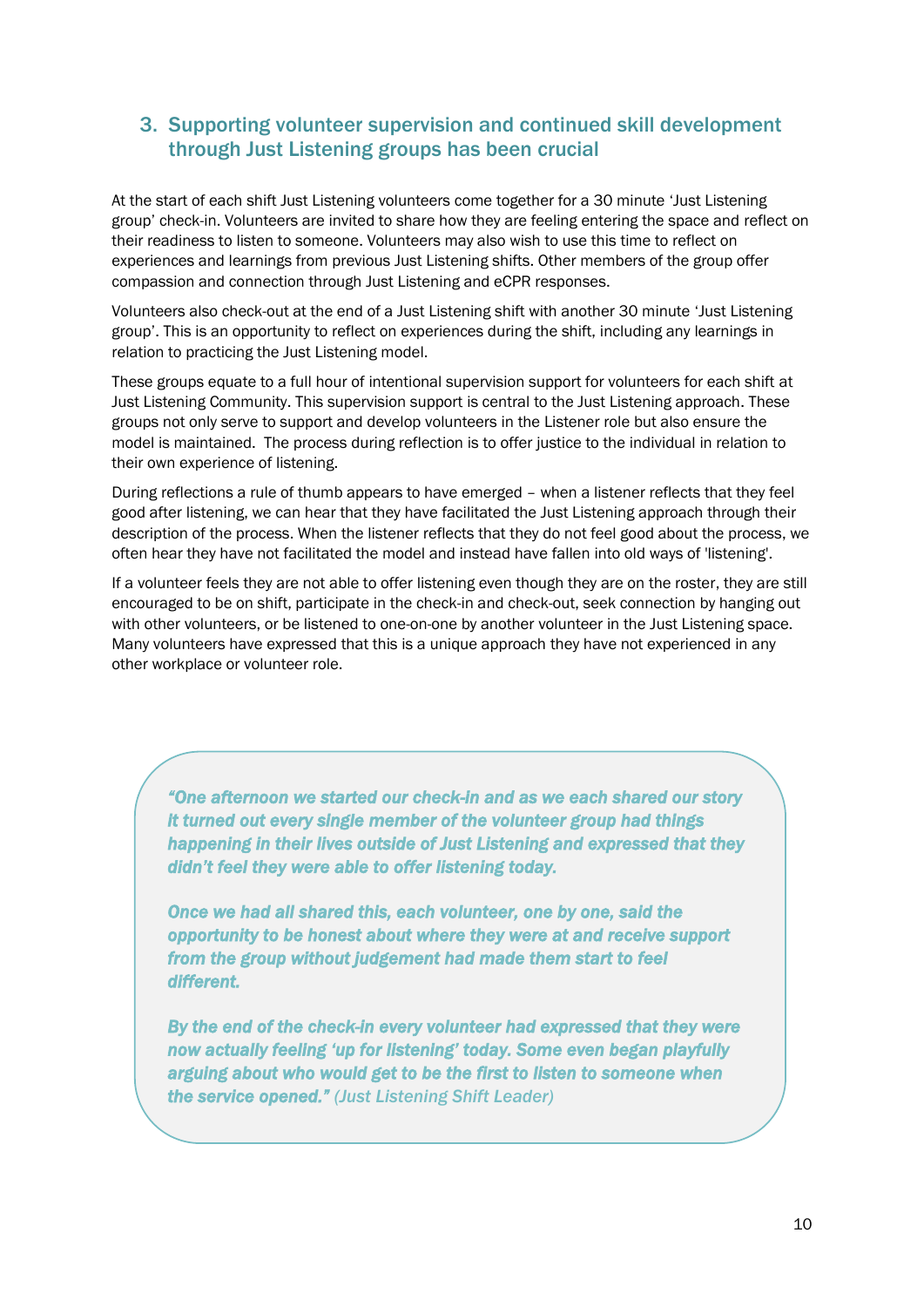## <span id="page-13-0"></span>4. A safe reflective environment without disciplinary action helped volunteers to improve the practice of Just Listening

An environment of compassion and support is key to facilitating volunteer reflection, learning and adjustment. The Just Listening approach is consistently practiced with volunteers as it is with visitors, in the knowledge that the volunteers as individuals will make meaning in sharing their stories of listening and find their own solutions to better facilitate the approach.

#### <span id="page-13-1"></span>5. Applying Dissociachotic framework leads to a safe environment for all

The Just Listening Community does not employ any security personnel or exclude individuals from the service due to their behaviour. In the first six months of operation 215 people have used the service. There have been no incidences of violence or aggression, and no ambulances or police services have been required.

One of the central concepts applied in the Just Listening Community is the Dissociachotic framework (Ball & Picot, 2021). Dissociachotic framework provides legitimacy for any presentation of experience by an individual. Initially the concept referred to the 'psychotic' phenomena that a person may describe when reaching out in distress. However, Dissociachotic framework can be understood as any experience, expression, or behaviour that places distance between the primary reality of a person and the threat in human-to-human relationship. The Dissociachotic presentation (e.g. voices, suicide) defends against this threat by creating space in between the person experiencing the threat and the other. This occurs by the person *putting* the Dissociachotic reality between themselves and the other as a form of dissociation (setting themselves at variance to the other). This can include the experience of suicide as well as any other experience and behaviour that a person may become absorbed in.

Dissociachotic framework invites the listener to be in relationship with whatever expression a person offers, not seeking to get rid of or 'treat' away that expression. The approach places deep value on any expression of distress as an invitation to be in relationship with the person in their legitimate reality. Dissociachotic framework places emphasis on the listener recognising their own role in the human-to-human encounter, rather than emphasising and requiring the person in distress needing to change. In doing so, Just Listening volunteers offer Justice to the person in distress to be as they are with or without a change in their presenting expression while narrating their unique story.

### <span id="page-13-2"></span>6. Emotional distress is a response to our experiences of unsafety and the misuse of power in our homes, in the community and within systems

All people visiting the Just Listening Community have come with a story to tell. When we listen with intent to offer justice to a person's story, we hear what mainstream systems label as 'symptoms of mental illness' are more meaningfully explained by the individual as a response to what they have experienced in their environment.

The list below represents some of the themes Just Listening volunteers have heard within the stories of fellow community members visiting the Just Listening Community. Informed by the Power Threat Meaning Framework (Johnstone & Boyle, 2018) these experiences are grouped by operation of power and the threat responses that people utilise to survive.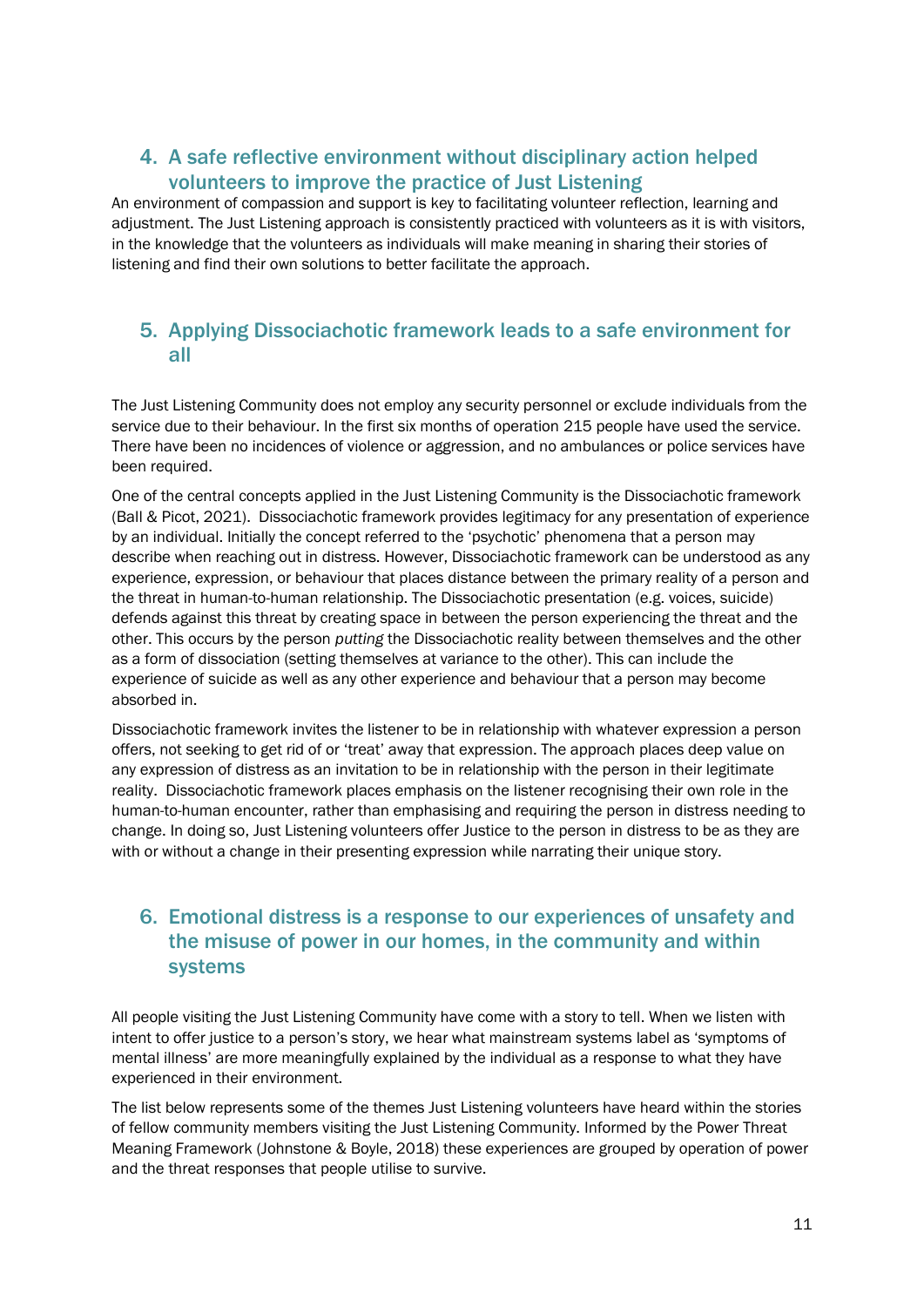#### The operation of power leading to distress presented at Just Listening Community

Childhood sexual abuse Suicidal experiences Cultural and linguistic discrimination Altered states (voices, visions, dissociation) Relationship difficulties Agitation and anger Rape/gang rape Self-injury Domestic violence Domestic violence Drug and alcohol use Racism Physical health issues Workplace problems/bullying North Charless Sadness **Isolation/loneliness** Isolation and loneliness Power imbalances in families **Hopelessness and desperation** Financial problems/poverty Confusion Not feeling heard Suspicion and distrust Let down, mistreated, or harmed by mental health system Impact and/or harm of medication Panic Powerlessness related to medication and prescribing Homelessness Crying Power imbalances with psychiatrists **Inability to eat** Physical health conditions or fear/anxiety related to COVID-19 Sexism and misogyny Anxiety and nervousness Discrimination in community and institutions due to a mental health diagnosis Family breakdown Loss of purpose in family or community Death of loved ones

#### Threat Responses presented by people at Just Listening Community

Difficulty expressing self

Insomnia

Ruminating, reflecting, interpreting, meaningmaking, planning

Grief

### <span id="page-14-0"></span>7. Just Listening is a cost-effective model for responding to people in distress and can deliver savings for mental health systems

Over the first six months of operation the average cost per individual presentation to Just Listening Community equated to approximately \$240. Comparatively, the average cost of a non-admitted presentation to public hospital emergency departments in South Australia in 2018-19 was \$667 (Independent Hospital Pricing Authority, 2021).

This equates to a cost saving of 64% for any person presenting at Just Listening Community as an alternative to attending a hospital emergency department.

*(This cost saving is likely to be even greater in real terms, given that the figure for Just Listening Community is calculated from the first six months of operation, during which the service was not at*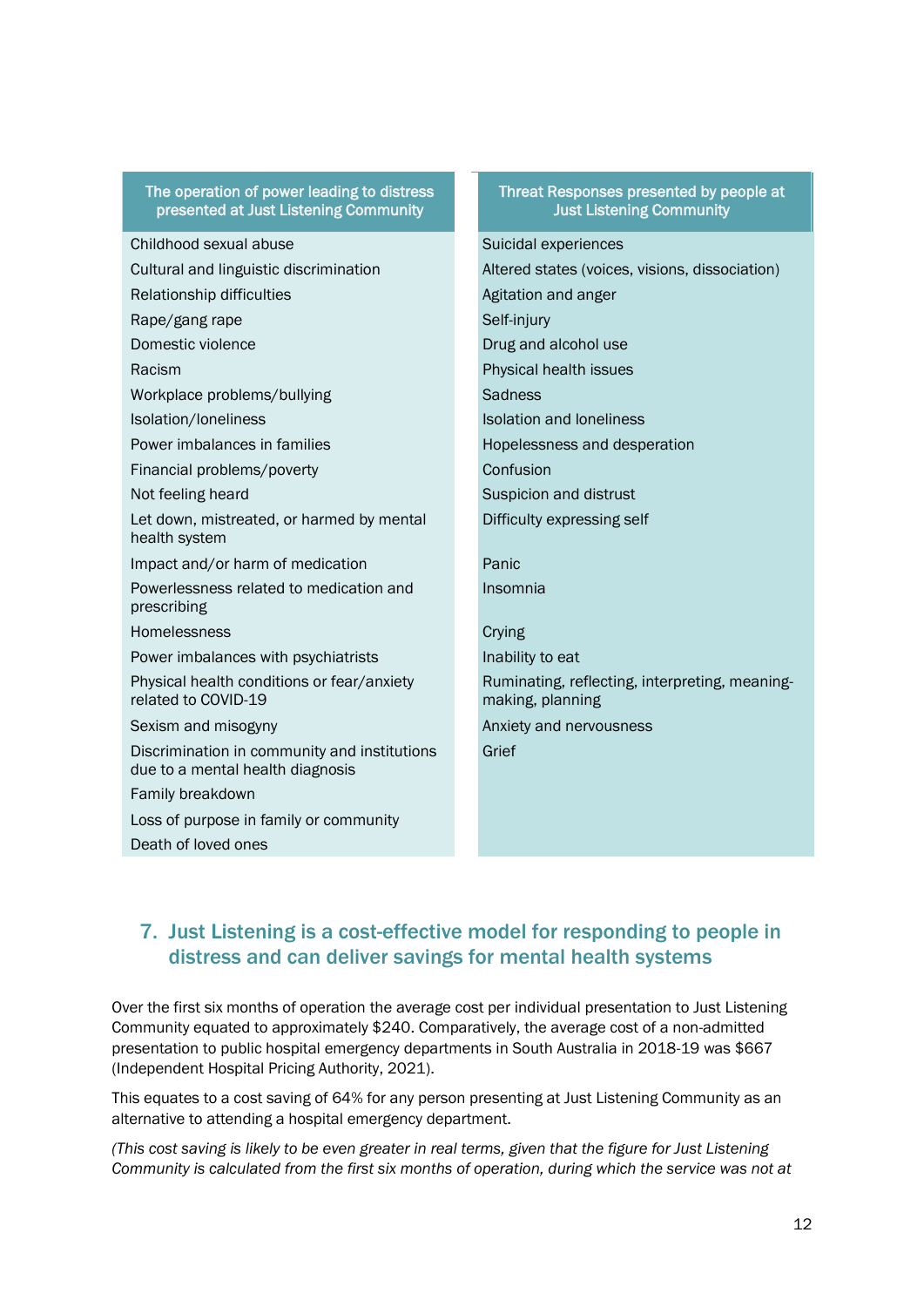*full capacity and maintained resourcing to service more individual presentations within the same operating cost. Operating at full capacity the average cost per presentation at Just Listening Community would be considerably less. Additionally, the most recently available data from the Independent Hospital Pricing Authority is more than two years old. The data suggests that the cost of emergency department presentations in South Australia is increasing annually and thus likely to be notably higher for the same period to which costings for the Just Listening Community refers.)* 

## <span id="page-15-0"></span>8. Just Listening is a unique concept and a genuine alternative

In the first six months of operation Just Listening has defined itself as a unique concept and a genuine alternative to other mental health services in responding to emotional distress.

Some community members said they had decided to come to the Just Listening Community rather than visiting the hospital ED. Others accessed Just Listening after being turned away from, or discharged from, mainstream services. Just Listening Community has also been utilised by community members as part of their support or discharge plan from mental health services.

As an indication of Just Listening Community's role as a genuine alternative, some people reported that they experience barriers to approaching mainstream services and for the first time felt able to access support for their emotional distress that felt safe.

| <b>Mainstream approach</b>                                                                                                                                                 | <b>Just Listening approach</b>                                                                                                                                                                                                                                                                                                                                                                                                                                                                                                                                  |
|----------------------------------------------------------------------------------------------------------------------------------------------------------------------------|-----------------------------------------------------------------------------------------------------------------------------------------------------------------------------------------------------------------------------------------------------------------------------------------------------------------------------------------------------------------------------------------------------------------------------------------------------------------------------------------------------------------------------------------------------------------|
| People seeking support must wait to be<br>seen without being offered human<br>connection, sometimes for several hours.                                                     | All people entering the Just Listening space are<br>greeted warmly and invited to be in connection with<br>a Just Listening volunteer. If all volunteers are busy,<br>then the Shift Leader begins a group space so that<br>no one entering the service is left alone to suffer the<br>risk of disconnection.                                                                                                                                                                                                                                                   |
| All people must undergo an assessment of<br>their distress - a subjective judgement by<br>the professional.                                                                | All people are offered respect, love, and dignity by<br>being invited to define their own experience of what<br>is happening for them, or what has happened to<br>them. Justice is offered through another human<br>being listening deeply to their story.                                                                                                                                                                                                                                                                                                      |
| If the person is assessed to be 'low risk'<br>then they are not offered immediate<br>support and must leave.                                                               | No story is too big or too small, all people and ways<br>of being are equally respected. People are welcome<br>to stay and be in connection for as long as they<br>need, within the opening hours of the service.                                                                                                                                                                                                                                                                                                                                               |
| If a person is assessed to be 'high risk' then<br>they may be detained, subject to treatment<br>orders and forcibly medicated or 'treated'<br>under the Mental Health Act. | It is acknowledged that the best way to offer safety<br>is to be in human connection. As a community run<br>service no person is detained against their will. The<br>person seeking support has a right to define what is<br>best for them in that moment, with the support of<br>Just Listening volunteers and the Shift Leader. In the<br>first six months of operation no person entering the<br>Just Listening Community was deemed 'too much' or<br>'too high risk'. Each person entering the service has<br>received support through human connection. No |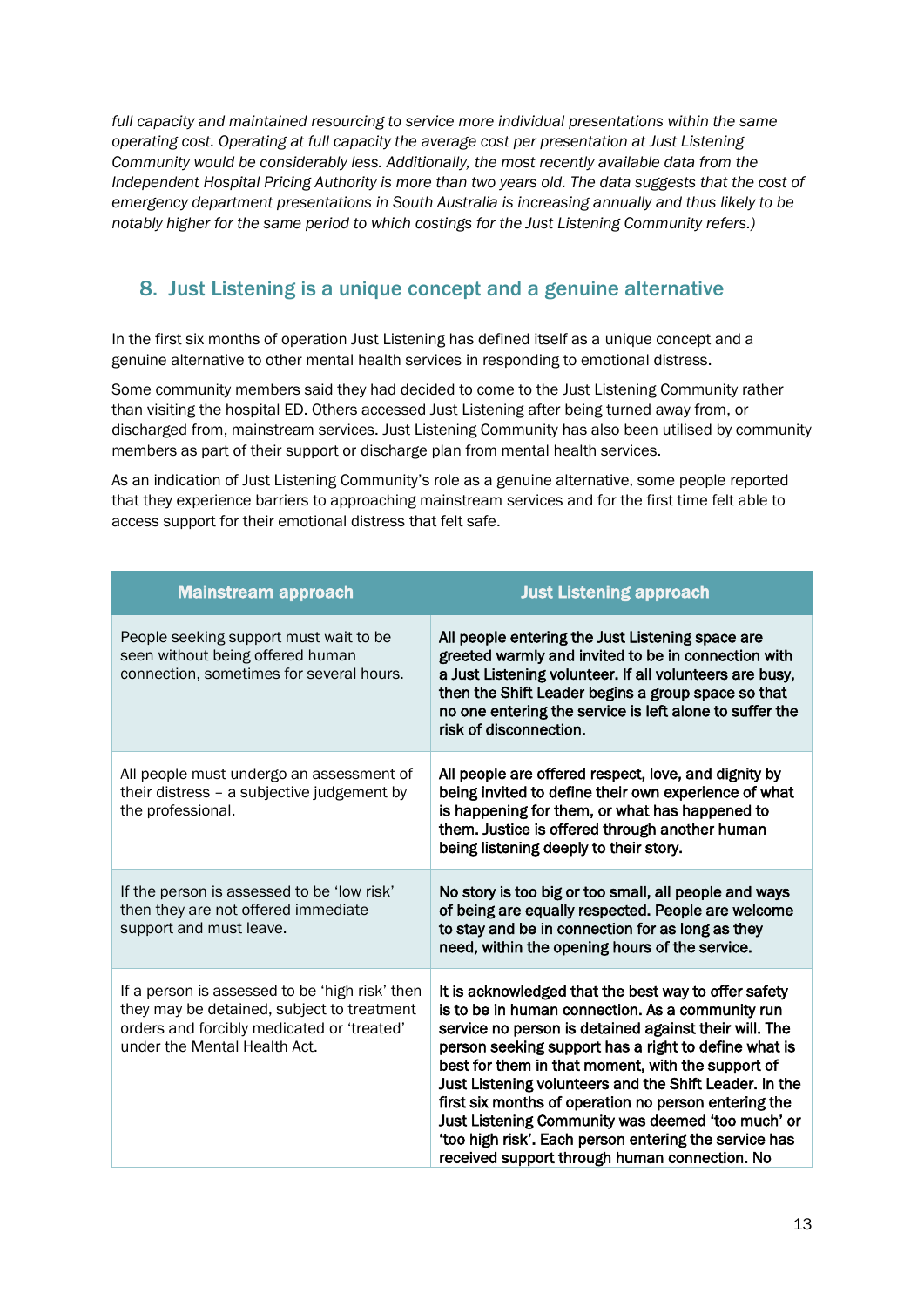|                                                                                                                                                                                                                                                                                                                                      | ambulances or police services were required during<br>the first six months of operation.                                                                                                                                                                                                                                                                                                                                                                                                                                                                                                                                                                                                                                    |
|--------------------------------------------------------------------------------------------------------------------------------------------------------------------------------------------------------------------------------------------------------------------------------------------------------------------------------------|-----------------------------------------------------------------------------------------------------------------------------------------------------------------------------------------------------------------------------------------------------------------------------------------------------------------------------------------------------------------------------------------------------------------------------------------------------------------------------------------------------------------------------------------------------------------------------------------------------------------------------------------------------------------------------------------------------------------------------|
| If a person continues to experience distress<br>and is seeking further support and<br>connection, they may be restricted from<br>accessing mainstream services. Staff may<br>begin to mistreat people who seek support<br>often, seeing them as 'annoying', 'difficult',<br>'manipulative', 'attention seeking' or<br>'challenging'. | A person is encouraged to seek support through the<br>Just Listening Community as often as they need,<br>within the opening hours of the service. People<br>returning to use the service again are welcomed<br>warmly. Volunteers often experience happiness and<br>gratitude when a person visits the service again, as<br>it means the person finds the Just Listening<br>approach of value. Volunteers reflect deeply in the<br>check-in/check-out supervision space about their<br>ability to offer justice, connection, and compassion.<br>Volunteers seek to treat all people equally with love<br>and respect, regardless of whether it is their first<br>time using the service, or whether they come<br>regularly. |

## <span id="page-16-0"></span>**Summary**

Just Listening Community has demonstrated the possibility of providing a unique community led alternative for people in emotional distress as an alternative to statutory mental health services. In the first six months of operation the Just Listening Community has produced evidence that people in our community have common human experiences (story) and understandable threat responses to these experiences that offer explanation for what is labelled in other settings as 'symptoms of mental illness'. Just Listening Community has further shown that there is evident value in the justice experienced when a person's story is heard. The non-pathologizing and non-coercive approach has been demonstrated to be safe and provided greater choice in accessing assistance for community members who attended.

The models of continual reflection and development of skills through a supportive volunteer community has ensured the quality and consistency of the service is maintained. Similarly, this has been demonstrated within the leadership approach. At Just Listening Community there is only one approach, that of Justice in Listening and the value of meaning making through a person sharing their story and being heard.

The primary concerns of some community members and professionals prior to opening – of risk and difficulty maintaining volunteer numbers – have not eventuated. The Just Listening Community has proven to be a safe place for those seeking human connection. Risk is managed by offering further humane and compassionate intention to connect. Moving away from an approach to risk assessment that creates disconnection and requires intervention by 'expert' professionals, the risk approach at Just Listening has been to ensure the maintenance of connection. The number of volunteers to facilitate a Just Listening Community three days per week has been achieved with ease. Places on all volunteer trainings have been filled within one week of being offered and a consistent waitlist is in place for future trainings, demonstrating the will and intention of community to support one another.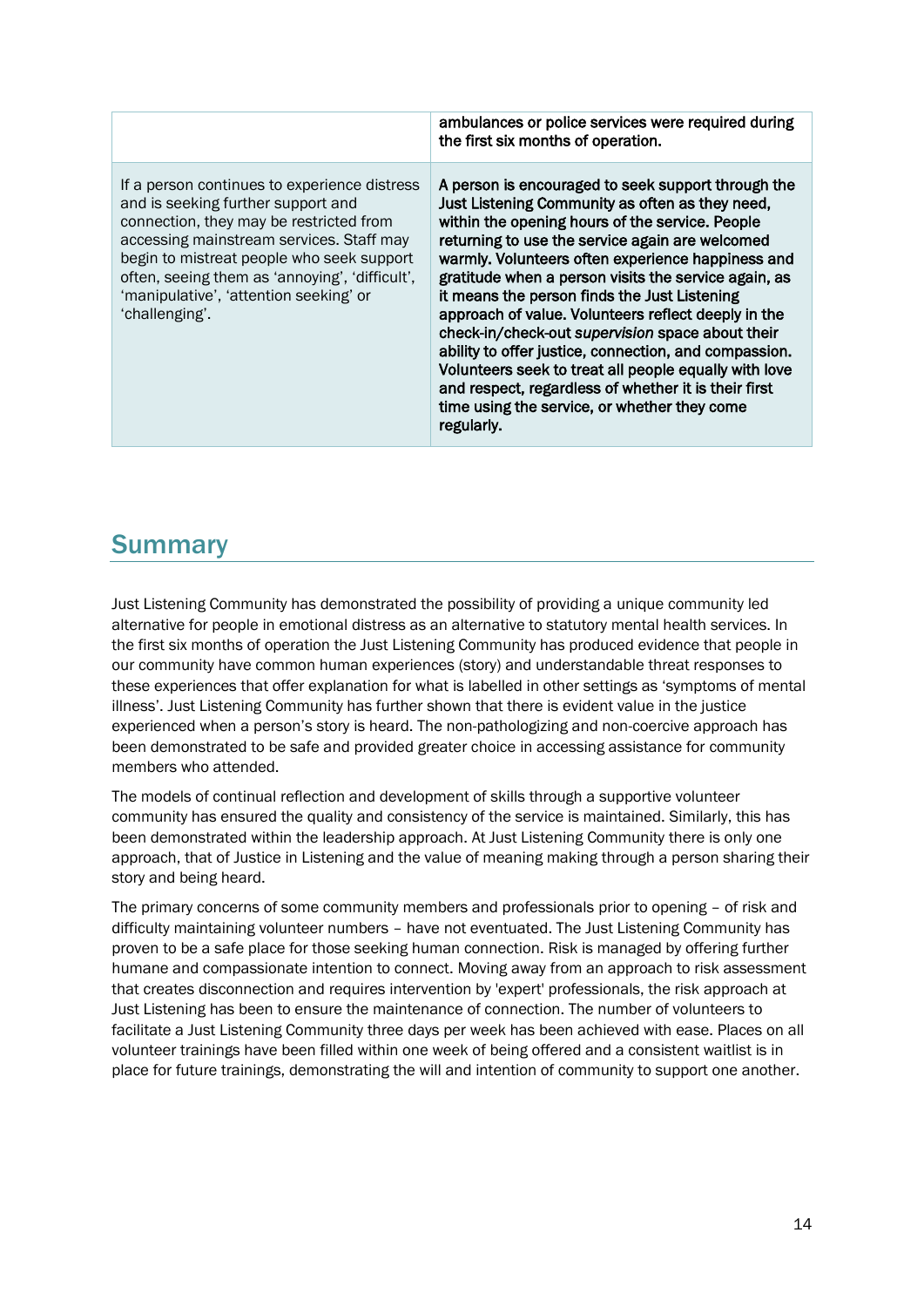# <span id="page-17-0"></span>Future Considerations:

- 1. Additional funding would facilitate a 7 day a week service, offering a cost-effective means of reducing demand on mainstream services in the context of increasing mental health presentations at emergency departments and other mental health facilities.
- 2. There is evident need for Just Listening to be expanded to a new model of residential facilities for people experiencing ongoing distress, particularly suicidal distress and altered states.
- 3. The efficacy of a community model based on hearing the origins of people's distress has been proven and bold action is required to revolutionise mental health responses.
- 4. Just Listening is a replicable model that can be adapted with consideration for local and cultural safety in new settings.
- 5. Just Listening is a model that can fill a gap in health service provision and provide savings within public health systems through building capacity in community. Just Listening demonstrates the value of community being the first point of contact for any person in understandable distress.
- 6. Just Listening is a model that can be facilitated in country and regional areas as a costeffective alternative in the absence of other services due to low population density.
- 7. Just Listening has potential to be tailored, taught, and facilitated by young people for young people.
- 8. Just Listening is a model that can be applied beyond health settings the approach can be introduced in workplaces and organisations to support staff wellbeing, communication and promote productivity.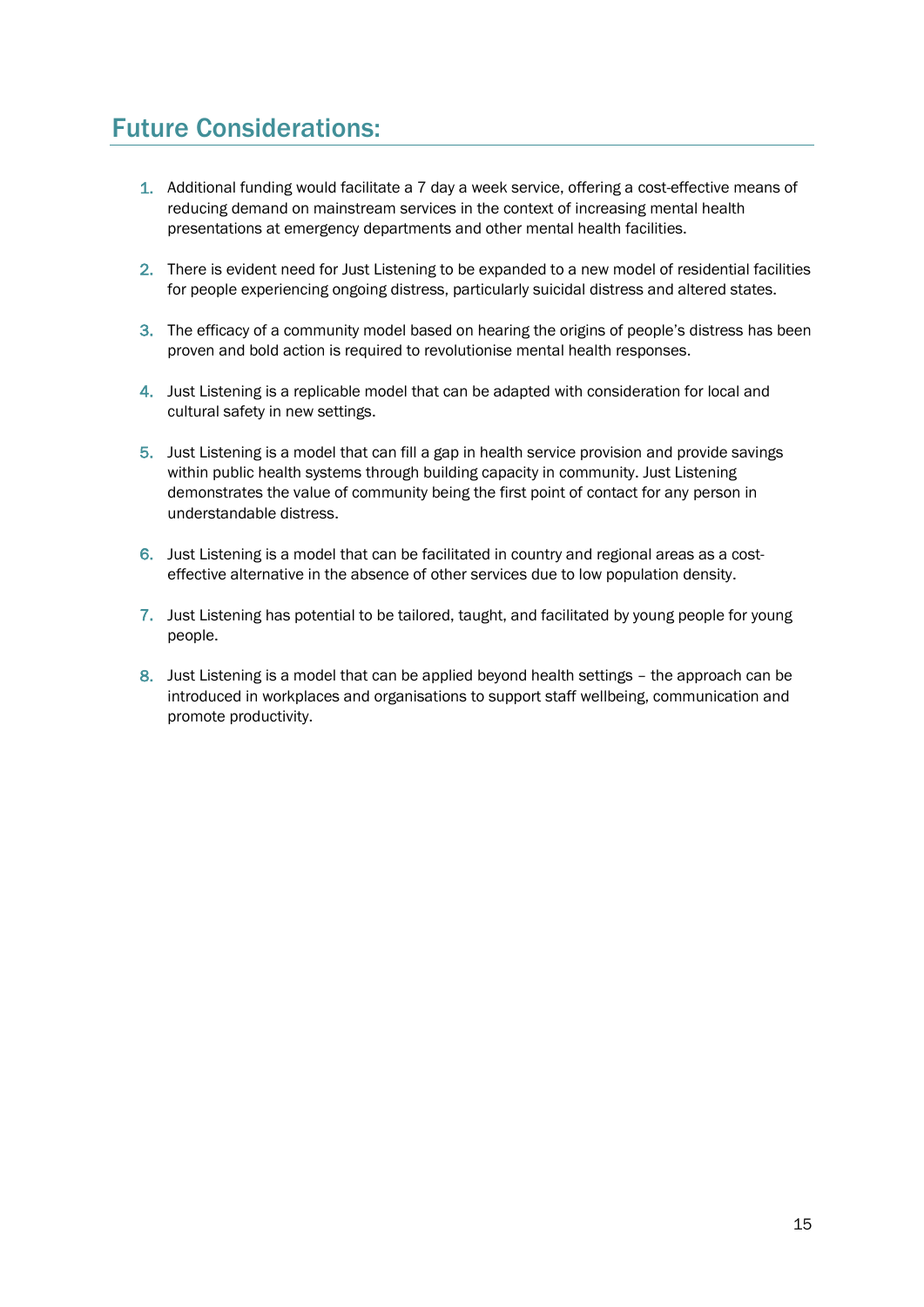"Once social change begins, it cannot be reversed. You cannot uneducate the person who has learned to read. You cannot humiliate the person who feels pride. You cannot oppress the people who are not afraid anymore. We have seen the future, and the future is ours"

Cesar Chavez